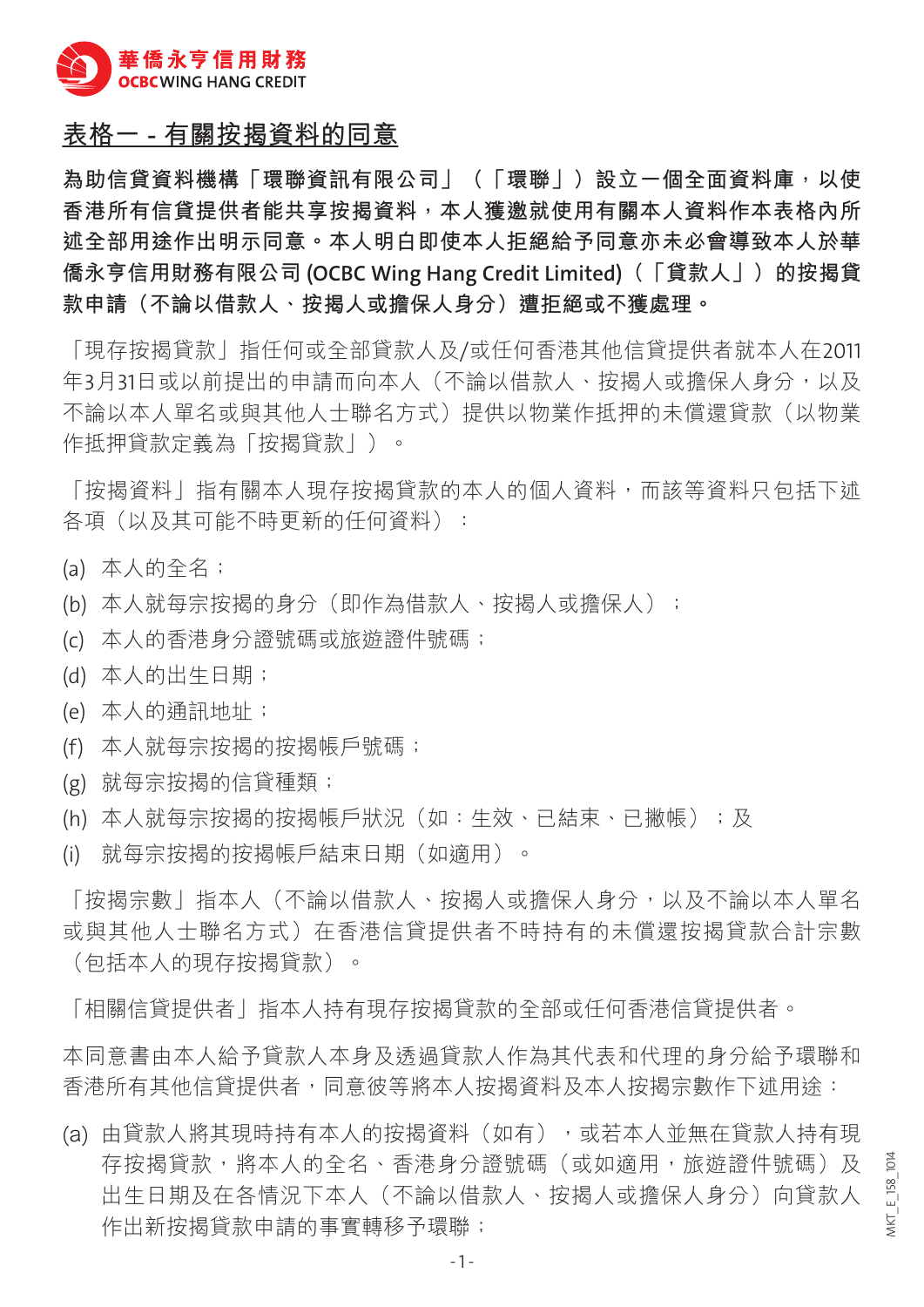

- (b) 環聯杳閱環聯數據庫是否存有本人的按揭宗數,如否,環聯將透過向其不包括 貸款人在內的所有環聯成員(即香港的信貸提供者)披露本人的全名、香港身 分證號碼(或如適用,旅遊證件號碼)及出生日期,向所有其他環聯成員杳 詢,藉此杳核本人是否持有環聯任何其他成員任何現存按揭貸款(不論以借款 人、按揭人或擔保人身分)。環聯為上述目的可多於一次使用本人的全名、香 港身分證號碼(或如適用,旅遊證件號碼)及出生日期;
- (c) 每個相關信貸提供者向環聯提供本人的按揭資料;
- (d) 環聯將其從貸款人及每個相關信貸提供者取得的所有本人的按揭資料上載至環 聯的資料庫及統計本人的按揭宗數;
- (e) 環聯向貸款人及每個相關信貸提供者提供本人的按揭宗數作下述用途;
	- (1) 考慮本人(不論以借款人、按揭人或擔保人身分)不時的按揭貸款申請;
	- (2) 檢討出現拖欠還款超過 60 日的欠帳的任何已向本人(不論以借款人、按揭 人或擔保人身分)提供或擬提供的信貸安排(包括按揭貸款),以便信貸提 供者就該信貸安排制訂債務重組或重新安排或其他任何性質的還款條件修 訂;
	- (3) 當本人與信貸提供者因本人就信貸安排拖欠還款而已制訂任何債務重組或重 新安排或其他任何性質的還款條件修訂時,檢討任何已向本人(不論以借款 人、按揭人或擔保人身分)提供或擬提供的信貸安排(包括按揭貸款),以 便推行上述債務重組安排;及**/**或
	- (4) 檢討任何已向本人(不論以借款人、按揭人或擔保人身分)提供或擬提供的 信貸安排(包括按揭貸款),以便制訂由本人提出的任何債務重組或重新安 排或其他任何性質的還款條件修訂;
- (f) 由環聯向貸款人及每個相關信貸提供者提供本人的按揭宗數,以便於 2013 年 3 月 31 日過渡期屆滿後作下述用途:
	- (1) 檢討及續批向本人(不論以借款人、按揭人或擔保人身分)提供或擬提供的 按揭貸款;及
	- (2) 考慮本人作出的信貸安排(不包括按揭貸款)申請,及/或檢討或續批已向 本人(不論以借款人或擔保人身分)提供或擬提供的任何信貸安排(不包括 按揭貸款),但前題是該等信貸安排的額度不少於一個由個人資料私隱專員 不時指定或決定的水平或機制釐定的水平;及
- (a) 就此按揭貸款申請,貸款人向按揭貸款的任何共同借款人、共同按揭人及共同擔 保人(如有)披露本人的按揭宗數。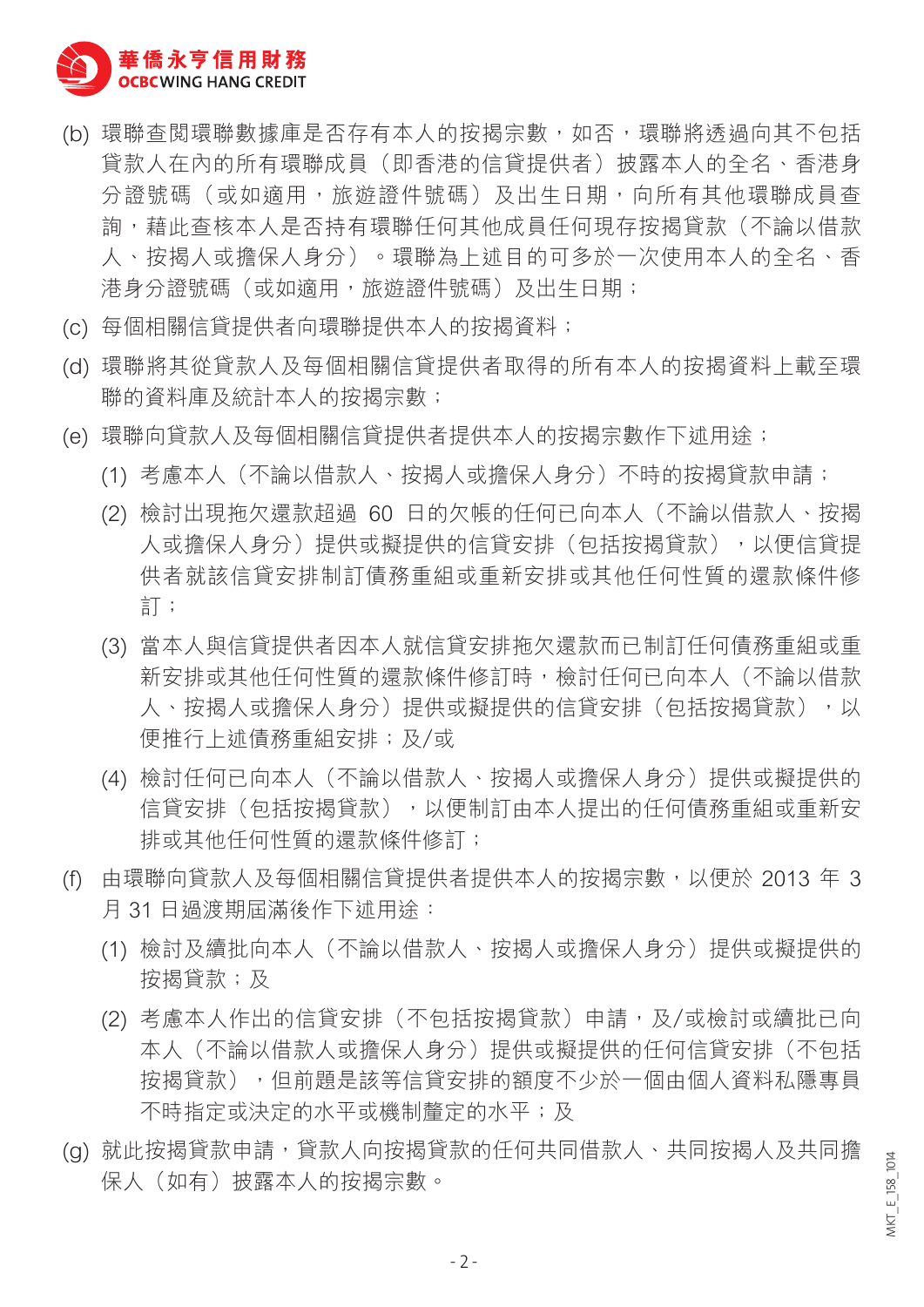

**本人明白,通過簽署本同意書,不論本人 (不論以借款人、按揭人或擔保人身分) 的 按揭貸款申請結果如何,貸款人有權保留本同意書直至銀行收到環聯的通知指出全 部香港信貸提供者授予本人(不論以借款人、按揭人或擔保人身分)的信貸(包括 按揭貸款)已完全償還,及本人:**

**\* 同意讓貸款人、每個相關信貸提供者及環聯依據上述(a)至(g)行事。** 

**\* 不同意並知悉:**

- **(i) 本人拒絕給予同意將不會被視為撤回任何本人在此申請前曾向任何香港信貸 提供者(包括貸款人)和環聯作出的有關提供、使用、獲取、計算和/或維 持本人的按揭資料和按揭宗數的許可。若本人欲撤回曾作出的許可,本人須 簽署另外致有關信貸提供者和環聯的撤回表格;及**
- **(ii) 儘管本人的按揭資料將不會被貸款人轉移到環聯,如此按揭貸款申請獲批核 及提取,貸款人將轉移獲批核及已提取的新按揭貸款的每項在「按揭資料」 定義內所列的個人資料至環聯(詳見貸款人向本人提供的[收集個人資料聲 明])。**

客戶簽署

姓名:

香港身份證號碼/旅遊證件號碼:

日期:

\*請在適當空格內劃上"✓"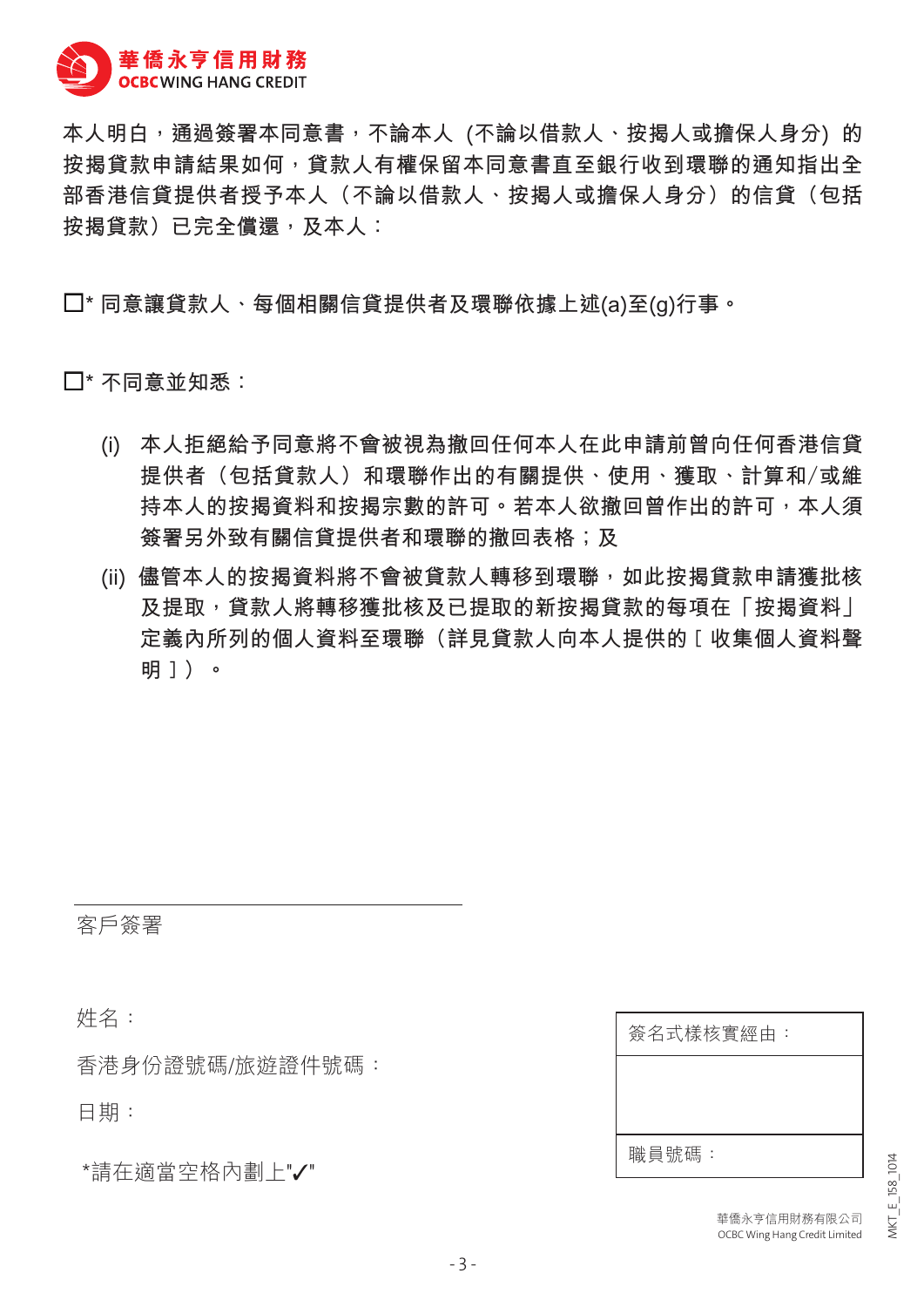

## **Form 1 - Consent relating to mortgage data**

**For the purpose of setting up a comprehensive database by the credit reference agency, TransUnion Limited ("TU"), for mortgage data sharing among all credit providers in Hong Kong, I am invited to expressly consent to all the uses of my data set out in this form. I understand that my refusal to give the consent will not necessarily result in my application (whether as a borrower, mortgagor or guarantor) to OCBC Wing Hang Credit Limited (華僑永亨信用財務有限公司) ("the Lender") for the mortgage loan under application being denied or not being processed at all.**

"Existing Mortgage Loan(s)" refers to any or all outstanding loans secured by real properties (loans secured by real properties are defined as "mortgage loans" and each a "mortgage loan") that have been granted by the Lender and/or any other credit providers in Hong Kong to me (whether as a borrower, mortgagor or guarantor, and whether in my sole name or in joint names with others) with respect to applications made by me on or before 31st March 2011.

"Mortgage Data" refers to my personal data in relation to my Existing Mortgage Loan(s), and such data only consist of the following (and shall include any updated data of the following items from time to time):

- (a) my full name;
- (b) my capacity in respect of each mortgage (as borrower, mortgagor or guarantor);
- (c) my Hong Kong Identity Card Number or travel document number;
- (d) my date of birth;
- (e) my correspondence address;
- (f) my mortgage account number in respect of each mortgage;
- (g) type of the facility in respect of each mortgage;
- (h) my mortgage account status in respect of each mortgage (e.g., active, closed, write-off);and
- (i) if any, my mortgage account closed date in respect of each mortgage.

"Mortgage Count" refers to the total number of outstanding mortgage loans held by me with credit providers in Hong Kong (whether as a borrower, mortgagor or guarantor, and whether in my sole name or in joint names with others) from time to time (including my Existing Mortgage Loan(s)).

"Relevant Credit Providers" refers to any or all credit providers in Hong Kong with whom I have Existing Mortgage Loan(s).

This consent is given by me to the Lender on its own behalf, and on behalf of, and as agent for, TU and all other credit providers in Hong Kong for the following uses of my Mortgage Data and Mortgage Count:

(a) the transfer to TU by the Lender of my Mortgage Data (if any) that is currently held by the Lender or, if I have no Existing Mortgage Loan(s) with the Lender, the transfer of my full name, Hong Kong Identity Card Number (or if applicable travel document number) and date of birth, and in each case the fact that I have made a new application for mortgage loan (whether as a borrower, mortgagor or guarantor) with the Lender;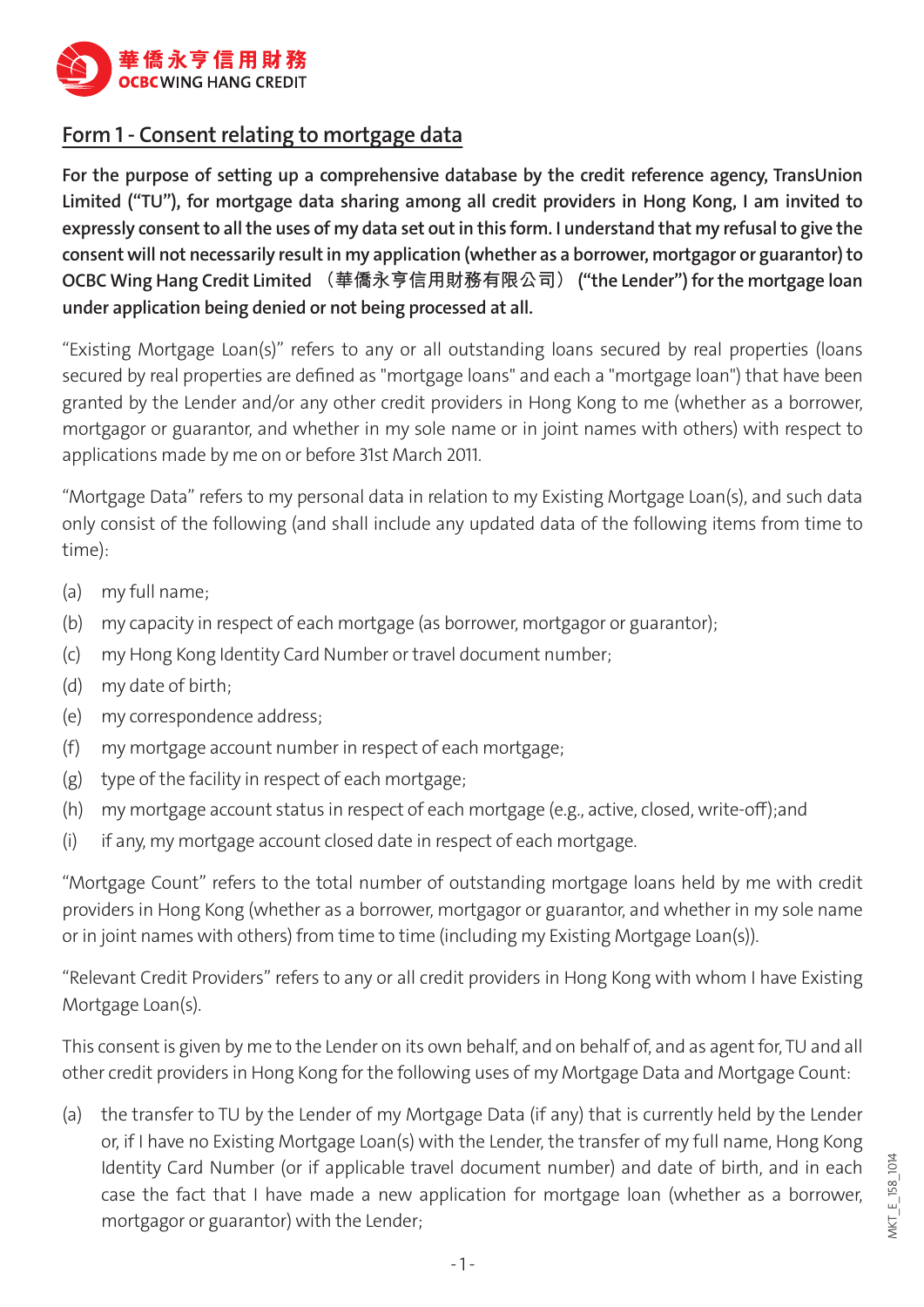

- (b) TU checking if my Mortgage Count is on the TU database and, if it is not, TU making enquiries with all its members (i.e., credit providers in Hong Kong) other than the Lender by disclosing my full name, Hong Kong Identity Card Number (or if applicable travel document number) and date of birth to all other TU members to check if there are any existing mortgage loans held by me (whether as a borrower, mortgagor or guarantor) with any other TU member, and TU may use my full name, Hong Kong Identity Card Number (or if applicable travel document number) and date of birth for the above purposes more than once;
- (c) releasing my Mortgage Data to TU by each of the Relevant Credit Providers;
- (d) TU uploading all my Mortgage Data obtained from the Lender and each of the Relevant Credit Providers onto the TU database and compiling my Mortgage Count;
- (e) TU providing my Mortgage Count to the Lender and each of the Relevant Credit Providers for the purposes of:
	- (1) considering mortgage loan application(s) made by me (whether as a borrower, mortgagor or guarantor) from time to time;
	- (2) reviewing any credit facility (including mortgage loan) granted or to be granted to me (whether as a borrower, mortgagor or guarantor) which is in default for a period of more than 60 days with a view to putting in place any debt restructuring, rescheduling or other modification of the terms of such credit facility by the credit provider;
	- (3) reviewing any credit facility (including mortgage loan) granted or to be granted to me (whether as a borrower, mortgagor or guarantor) where there is in place any debt restructuring, rescheduling or other modification of the terms of such credit facility between the credit provider and me consequent upon a default in the repayment of such credit facility for implementing such arrangement; and/or
	- (4) reviewing any credit facility (including mortgage loan) granted or to be granted to me (whether as a borrower, mortgagor or guarantor) with a view to putting in place any debt restructuring, rescheduling or other modification of the terms of any credit facility initiated by my request;
- (f) TU providing my Mortgage Count to the Lender and each of the Relevant Credit Providers after the transitional period expires on 31st March 2013 for the purposes of:
	- (1) reviewing and renewing mortgage loans granted or to be granted to me (whether as a borrower, mortgagor or guarantor); and
	- (2) considering my application for credit facility (other than mortgage loan) and/or reviewing or renewing any facility (other than mortgage loan) granted or to be granted to me (whether as a borrower or guarantor), in each case where such facility is in an amount not less than such level or to be determined by a mechanism as prescribed or approved by the Privacy Commissioner for Personal Data from time to time; and
- (g) the Lender disclosing my Mortgage Count to any co-borrower, co-mortgagor, co-guarantor (if any) of the mortgage loan under application.